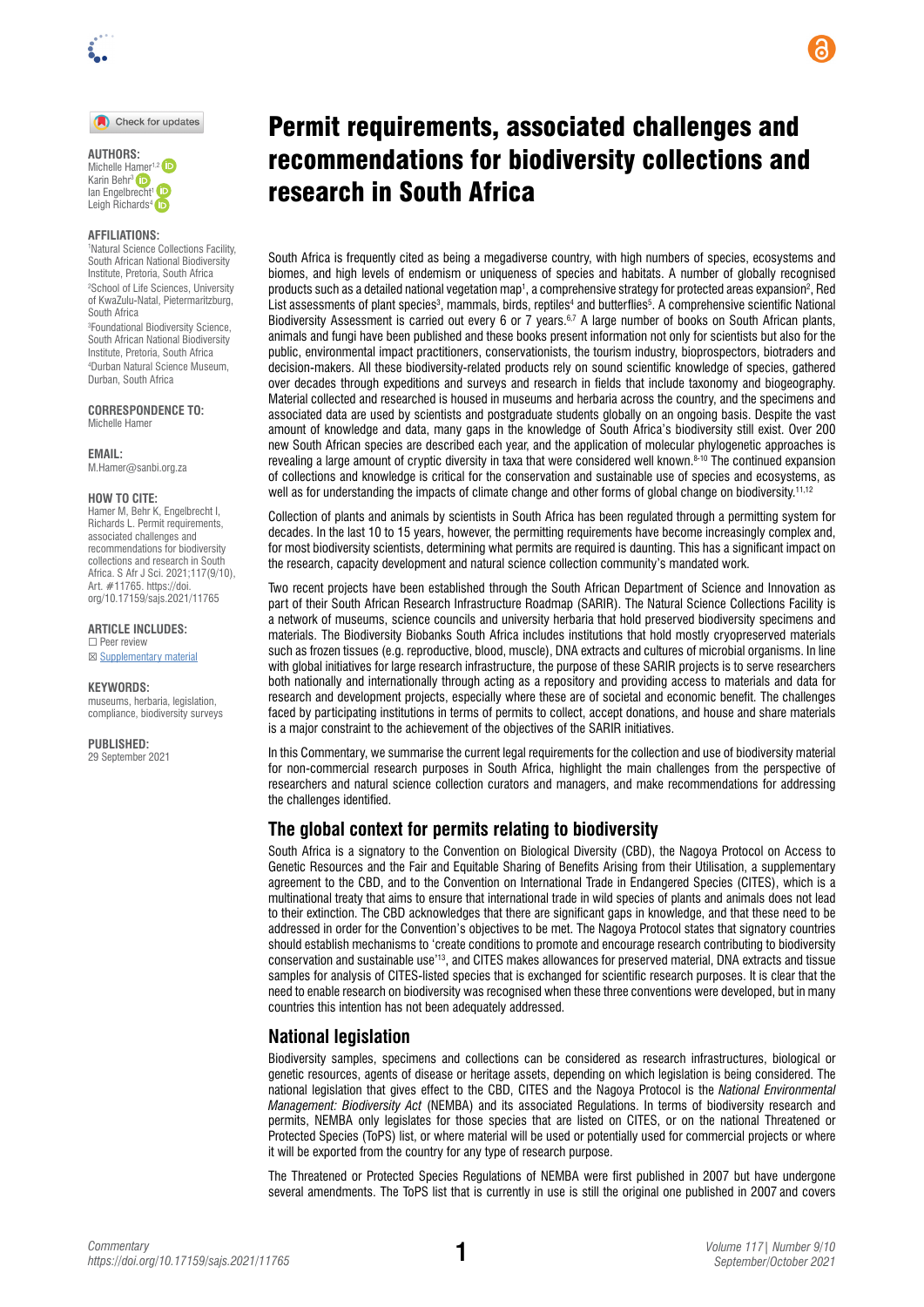

30 mammal, 32 bird, 13 reptile, 2 amphibian, 21 fish, 66 plant and 14 invertebrate species and 10 invertebrate genera. The Regulations and list have been under review for more than a decade.

The challenges for scientific institutions and researchers working on ToPS is the number of different processes that must be followed, and confusion around the authority for these. Registration as a scientific institution and a standing permit are required for institutions, and application forms are available on the South African Department of Forestry, Fisheries and Environment (DFFE)'s website, but the responsible authority is unclear. The issuing authority for ToPS permits and for registration as a scientific institution was originally the provincial authority but this has been amended several times. According to the 2011 amendments, the Minister is the issuing authority for permits for all organs of state and for restricted activities relating to marine ToPS, and in the 2012 amendments, restricted activities in a national protected area were added. According to the Constitution of South Africa, organs of state include institutions 'exercising a public power or performing a public duty in terms of any legislation'. This would cover all national, provincial and municipal museums as well as universities. This suggests that the national Department, and not the provincial authorities, should issue ToPS permits to these institutions, but currently some of the provincial authorities are issuing these permits while others are not. Registration of scientific institutions appears to currently be through DFFE, although this is delegated to the provinces in the Regulations.

ToPS permits cannot be issued retrospectively, but listed species may be inadvertently collected, especially in the case of plants or invertebrates which are difficult to identify in the field. Without the ToPS permit, such specimens cannot legally be deposited in a collection institution and the collector is at risk of prosecution. Experts carrying out surveys also often unexpectedly come across a suspected ToPS, but without a permit, they cannot collect it to confirm the record. The time and expense of returning to a site after a permit has been accessed and the challenges of finding plants that emerge or flower for short periods or are short-lived or small invertebrates mean that this is often not feasible, so valuable new records are lost.

In line with the international Convention, Section 15 of the CITES Regulations deals with 'Scientific exchange', which is intended to facilitate research by not requiring the same application process as commercial traders and hunters. A recent Conference of the Parties (CoP18) notification extended the exemption from normal permitting requirements to DNA extracts or frozen or preserved tissues used for forensics or research. However, scientific institutions need to be registered for CITES, and they need to have what is referred to as a 'label', which is an official form with the CITES acronym, issued by the relevant authority, which accompanies materials being sent out of the country or imported, and which declares the nature of the contents of a parcel and that it is for scientific exchange. Most of the South African collection institutions are CITES registered, but whether they meet the criteria specified internationally (see Supplementary [table 1](https://doi.org/10.17159/sajs.2021/11765/suppl)) is uncertain. The process for additional institutions to register is unclear and does not currently seem possible. None of the permit issuing authorities are currently providing CITES 'labels', which means that for scientific exchange, the normal CITES permitting application route has to be followed. For import of materials, the Regulations are unclear, stating that for import of materials of species on Appendix II and III 'prior presentation of either an export permit or a re-export certificate' is required. What is meant by 'presentation' and to whom this refers is unclear.

The Bioprospecting, Access and Benefit Sharing (BABS) Regulations were first gazetted in 2008 but these were extensively amended in 2015. A permit from the relevant provincial department where the material was collected is required to export any biological material from South Africa. This includes specimens and tissue samples or DNA samples that are being donated or supplied to international researchers or institutions, or being sent for analysis, even if the intention is not bioprospecting. While export permits are issued by some of the provincial authorities for research purposes, it appears that these are being issued in terms of the provincial ordinances rather than the national Regulations, and it is

uncertain whether the provincial export permits comply with the BABS Regulations and with the Nagoya Protocol requirements.

The Nagoya Protocol states that parties (countries) should issue a permit as evidence that access to genetic resources was based on prior informed consent (e.g. collecting permit, written landowner consent, export permit) and mutually agreed terms (e.g. specified benefits such as access to research results, collaboration with local researcher or student, and material transfer agreement). The recipient of the material (importer) will need an import permit, and this may not be issued by authorities, especially those under the European Union, if the provincial export permit is not explicit about it being issued in terms of the national legislation. An export permit that does not provide evidence of complying with the BABS Regulations may result in the import permit for the recipient being denied, or the material being blocked at a port of entry, or a manuscript resulting from research on the material not being accepted for publication in a European journal.<sup>14</sup>

The Nagoya Protocol also requires that signatories must make information on permits available to the Access and Benefit Sharing Clearing-House, in the form of an 'Internationally Recognised Certificate of Compliance' or IRCC. For South Africa there are 33 IRCCs, but only 4 of these are for non-commercial use. It appears that for most export permits there are no IRCCs issued by provinces, and so international authorities cannot check whether the material for which an import permit has been applied meets the Nagoya Protocol requirements.

A further challenge relates to specimens collected under standard collecting permits or without permits. According to the Nagoya Protocol, prior informed consent to access the materials is required. A collecting permit or written landowner consent and an export permit issued under the BABS Regulations from the relevant authority could be considered as prior informed consent. Without this, specimens or materials cannot be exported for research purposes or for sequencing or other analysis. While there are more stringent requirements for materials collected after the Nagoya Protocol came into effect, i.e. October 2014, this is not addressed in the Regulations.

Specimens or samples in collections cannot be used for any type of research that may be linked in any way to bioprospecting or commercialisation, even if this is in the future and/or downstream (e.g. the specimen may in future be used for chemical analysis for any compound that may have a pharmaceutical potential) because this requires an Exploration Permit, and change in use from the original intent of collection is not allowed, even though the Nagoya Protocol promotes accommodating change of intent.13 There have been examples in which specimens were collected on an ordinary provincial research permit, and these were later used for biocompound extraction in a study investigating potential for pharmaceuticals. This is illegal according to the BABS Regulations.

The *National Forests Act (No. 84 of 1998)* regulates activities involving protected trees and in state forests, including research. Application forms for licences for such activities are available on the DFFE website, but there are no details about submission of the application forms except on the actual form where it is stated that these must be sent or delivered to the nearest Forestry Office of the DFFE. The website does not include a list of the state forests nor any contact information for queries or for submitting the application form. The application forms do state that the licence does not exempt the applicant from complying with other legislation, which suggests that any activities regulated under NEMBA or provincial ordinances will still require those permits.

The *Animal Diseases Act (No 35 of 1984. Section 20)* is critically important for protecting livestock and people from disease. The South African Department of Agriculture, Land Reform and Rural Development (DALRRD) provides guidelines for the application of a permit under Section 20 of the Act<sup>15</sup>, but the permitting process is still opaque and complex [\(Supplementary tables 1 and 2\)](https://doi.org/10.17159/sajs.2021/11765/suppl). Because new diseases emerge, a set list of taxa cannot be provided, and so any animal or microbe may require a Section 20 permit. Handling, storage facilities and protocols at the institution, transport and waste management are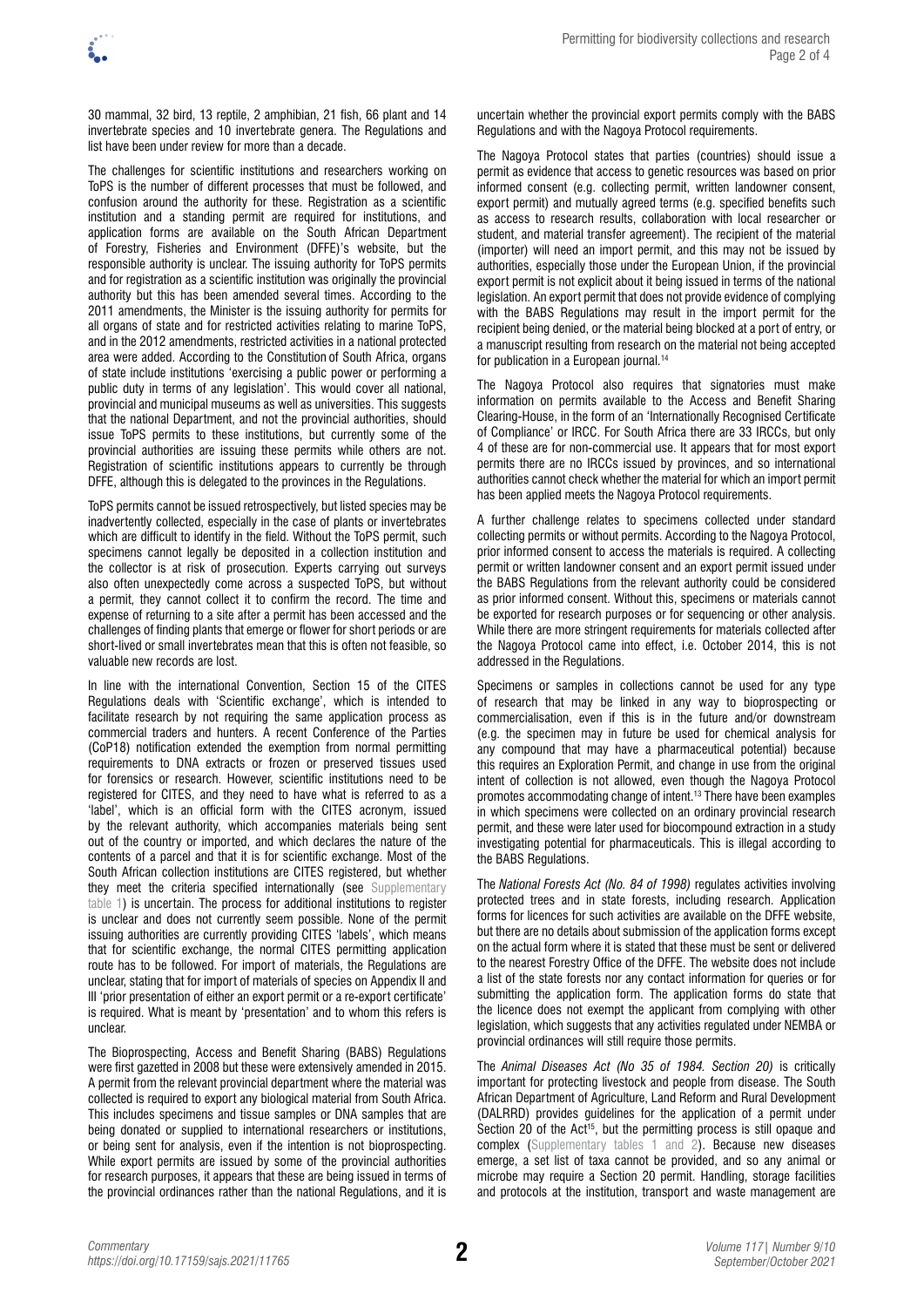considered in the assessment of applications, especially if there is a perceived risk of disease. If any biobanked materials are held and these do not have permits, detailed records or data, they could be incinerated by DALRRD.

Collection institutions often receive dead animals from the public, for example, birds or small mammals that have been killed by domestic cats or dogs, or animals killed on the road. According to the Act, the institution would need to be certified and meet the requirements above, but, even then, such specimens should probably not be accepted because they were collected without a Section 20 permit.

While the Act has been in force for almost 40 years, it appears that only in the last few years has there been an effort to expand its application to research on all inland taxa, many of which are highly unlikely to be flagged by the State Veterinarians as being associated with the spread of diseases of concern. There is limited knowledge and understanding of the Act amongst researchers, and little understanding of the scope and scale of work that is done by biodiversity researchers by the Animal Disease Control unit of DALRRD. If Section 20 permits are applied as required, it is unlikely that the State Veterinarians and the permitting office will be able to service permit requests within the 3-month period they suggest is required for applications to be processed.

The *Agricultural Pests Act* is relevant for controlling the import or export of pests which pose a risk to South Africa or other countries' agriculture. Import and export permits are required for agricultural products (fruit, vegetables, ornamental plants) and associated packaging, but no permits appear to be required for other biological specimens. While this may be a relief to collection institutions, if herbaria or museums do not have phytosanitary certificates for export or import of preserved herbarium or dried animal material, it is possible that donations and loans of specimens may be stopped by customs and biosecurity officials. A recent article16 gave two examples of consignments of historical herbarium specimens that were incinerated by Australian biosecurity officials. Some institutions in the USA are also concerned about sending out loans because their own biosecurity agencies may prevent their reentry into the country because of the risk of importing pests.

In addition to CITES, ToPS and BABS export permits, some specimens may also need export permits if they are considered to be significant South African heritage objects. In terms of the *National Heritage Resources Act (No. 25 of 1999)* and a notice published in April 2019, natural history 'type specimens' require an export permit, whether they are being sent permanently or on loan. There are many forms of types (e.g. syntypes, paratypes, topotypes) and not all of these have the same value in terms of heritage. It is also unclear whether specimens collected outside South Africa but housed in collections here should also be considered as national heritage.

## **Provincial ordinances for nature conservation**

Each province has its own legislation controlling the collection, import and export of plants and animals. This legislation is extremely complex to navigate for collections staff and researchers. For some provinces, the ordinances predate the political transition of 1994 democracy and are applicable to the former homelands. For example, the Eastern Cape currently operates under three outdated ordinances (Transkei, Ciskei and Cape Province), and how these are interpreted is unclear. The North West Province has a similar challenge with its ordinances coming from Bophuthatswana, the Transvaal and the Cape Province. Some provinces have drafted new biodiversity legislation in the form of an Act but these are not yet in force (e.g. KwaZulu-Natal and North West Province).

At the time of writing, most of the provinces do not provide guidelines for permits or contact details for the permitting office or access to the application forms online [\(Supplementary table 3\)](https://doi.org/10.17159/sajs.2021/11765/suppl). The provincial legislation and lists of protected species are also not provided. An exception is CapeNature, which has a webpage providing all relevant information.

Each province has different categories, and lists of protected species and activities relating to these require specific permits. The categories and definitions vary between provinces, and the species included in these differ from the national lists and from each other. In many cases, the names and classifications are outdated and are not standardised across provinces, and the criteria and rationale for species included is unclear. In most cases, the sections of the ordinances relating to animals are in the context of hunting, game ranching and poaching or recreational or commercial fishing, and in the case of plants, commercial harvesting, propagation and sales. In general, provincial permitting therefore does not specifically cover the collection of specimens or samples for scientific purposes, and researchers are subject to the same rules and regulations as hunters and commercial ventures.

In general, provinces require registration of a research project and a collecting permit for protected areas, and a permit to collect listed species outside protected areas and to export these out of the province. Collecting along roads is prohibited in provinces except the Northern Cape and Western Cape, where this can be included in permits. Landowner permission is required for collecting outside of the protected areas under the control of the issuing authority, and this may be a private landowner or a state entity such as SANParks, iSimangaliso Wetland Park Authority, the South African National Biodiversity Institute, a municipality or a state forest. In the case of SANParks, the project must be registered with them and a licence to collect must be issued, but the provincial permit is still required. Possession, donation, accepting a donation, transporting, importing into or exporting from the province of any of the listed species also requires permits.

## **Discussion**

Originally, we intended developing guidelines on permitting for collection institutions, but after studying 25 pieces of legislation, including amendments, covering over 1500 pages and 15 different lists of species, and trying to interpret these in the context of collection institutions and research activities, it became clear that this was an impossible task. The complexity of the current requirements ([Supplementary tables](https://doi.org/10.17159/sajs.2021/11765/suppl) 1–3), the lack of access to useful information ([Supplementary table](https://doi.org/10.17159/sajs.2021/11765/suppl) 3), unclear or irrational legislation, a series of amendments that require checking back to the original document to try follow changes, published but not promulgated legislation, together with delayed or no response from some authorities to permit requests or queries, leaves institutions struggling to carry out their mandated responsibilities while complying with all legislation. The threat of institutions receiving fines of up to ZAR5 million or individuals being imprisoned for up to 5 years could result in a decline in the expansion of collections and in provision of specimens or samples for research and development. The permitting requirements also affect researchers from outside collection institutions and environmental impact assessment practitioners who collect material that they need identified or deposited in a collection institution. Large quantities of important material may be discarded or destroyed because the material cannot be legally deposited in a collection institution. International collaboration – which results in accelerated knowledge generation, capacity development, access to new technologies and increased research investment – is also on the decline due to these impediments. These impacts are not the intended consequence of any of the legislation, the CBD, CITES or the Nagoya Protocol, which all recognise the need for finding ways of streamlining regulation processes for research.

# **Recommendations**

Globally, the challenges with permits, especially related to the Nagoya Protocol, for natural science collections have been raised<sup>17</sup>, but it has been recognised that country-based solutions are needed. Amendment of legislation is usually a lengthy and costly process, and so while changes may be needed, this is not a short-term solution for urgently addressing the permitting challenges.

The national legislation relating to permitting serves several important functions, including meeting the requirements of global conventions that allow South Africa to trade internationally, protecting our economy, protecting populations of rare species, and ensuring that special specimens sent out of the country can be legally retrieved if necessary.